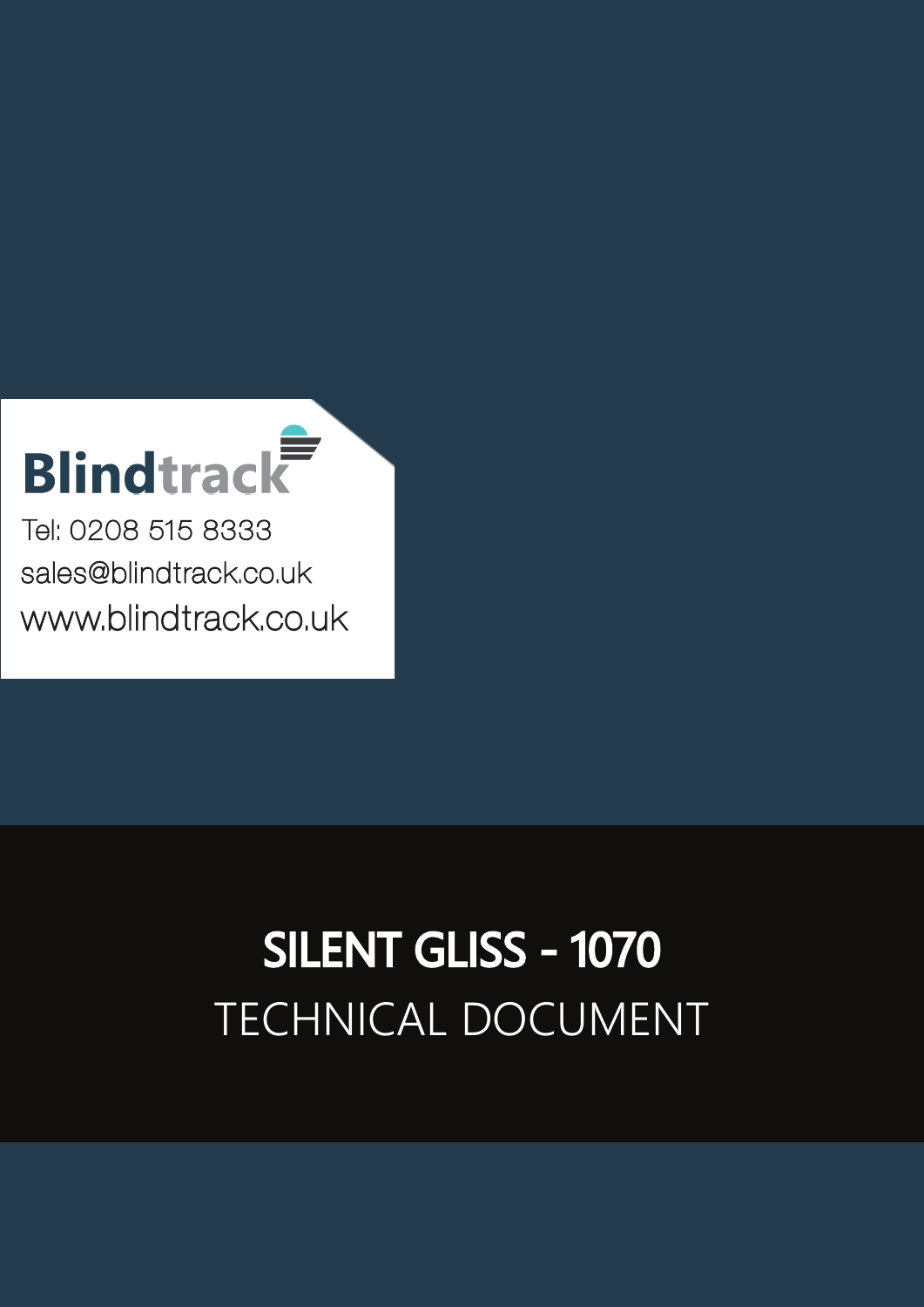# SG 1070





#### PRODUCT INFORMATION

- *– Operation: hand*
- *– Range: S*
- *– Fitting: ceiling*
- *– Colours: white RAL 9016; special colours or anodised aluminum possible*
- *– Fabrics: refer to Silent Gliss fabric collection*

#### *Features:*

*– Bendable*

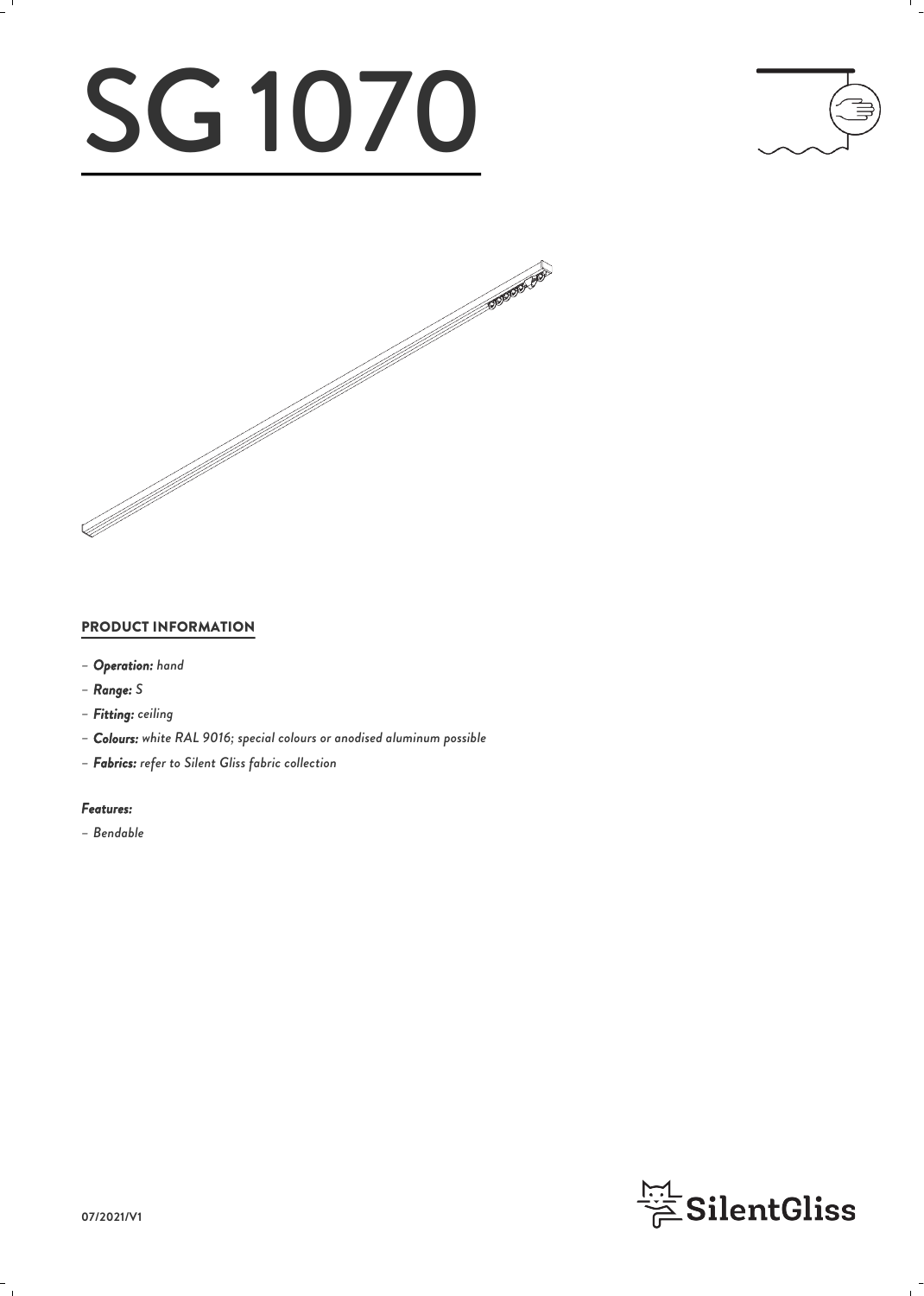## SYSTEM SPECIFICATIONS



**C. SPECIFICATION** 

*Silent Gliss SG 1070 Hand Operated Curtain Track System. Comprises aluminium profile SG 1071 supplied made to* SPECIFICATION *measure powder coated white, with gliders SG 3533 at 14/m and 2 end covers SG 1072 and 2 end stops SG 3016 per length.* **TEXT**<br>Top fixed with clamps SG 3060 at max. 300 mm centres.

## FITTING

#### INFORMATION **A. FITTING**

*For detailed fitting information, visit the Silent Gliss* FITTING *website.*

Fixing points 100 max.300 max. 300 100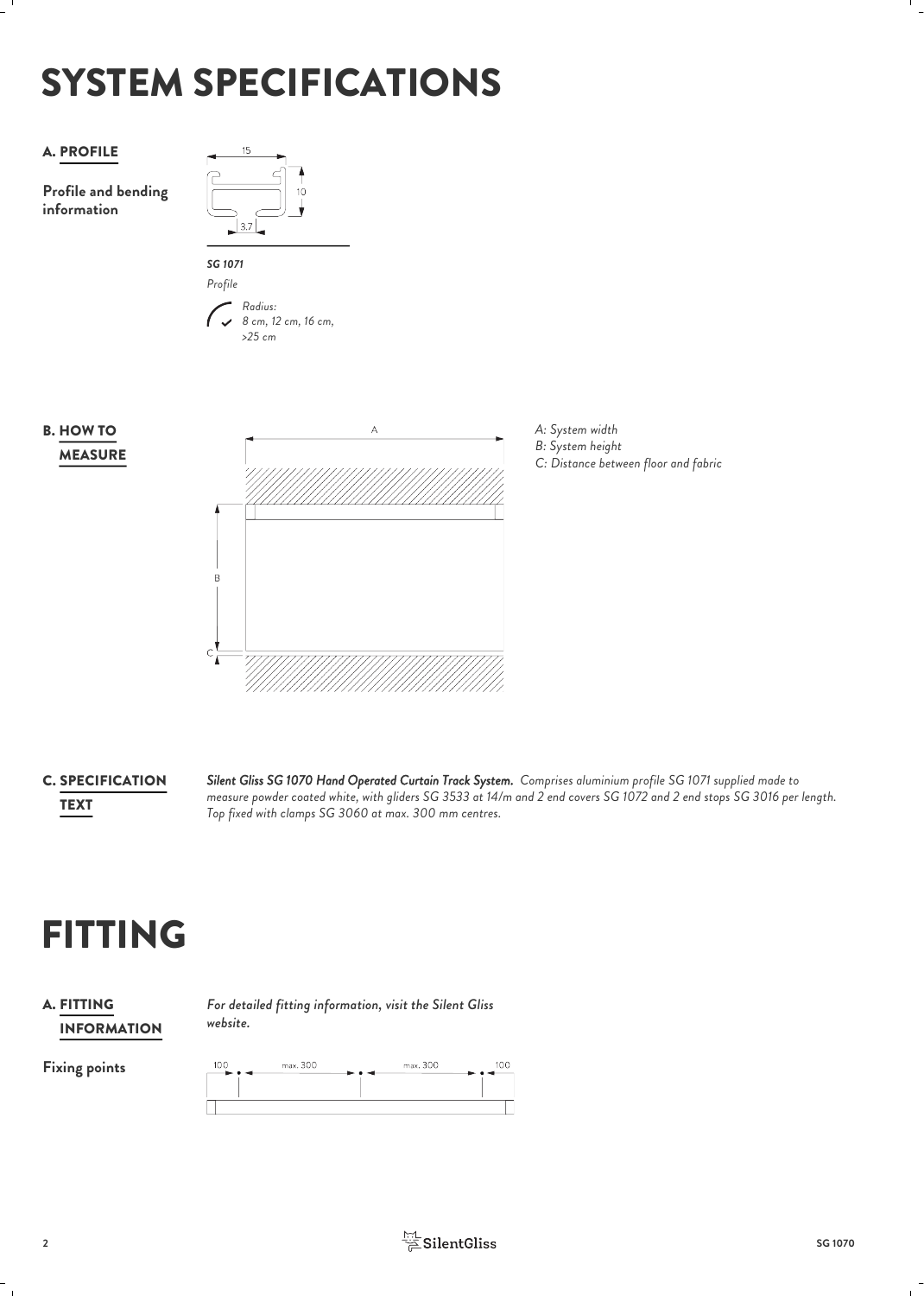#### B. CEILING FITTING

#### **Clamp SG 3060**





*SG 3060 Clamp*

### GENERAL NOTES

#### *Dimensions*

- *– Measurements are in mm except where indicated.*
- *– Max. kg relates to fabric incl. accessories.*
- *– Stack size depends on curtain make-up and fabric thickness.*
- *– Distance between gliders max. 80 mm / distance between rollers max. 100 mm.*
- *– Recommended distance floor / fabric: 20 mm.*
- *– In order to determine system height (B), the smallest room height must be taken into account.*

#### *Fitting*

- *– Installation by qualified fitter only.*
- *– Number of brackets and fitting positions / fixing points vary depending on fitting surface, system weight, fabric make-up, screw / fixing type and obstacles.*
- *– Qualified fitter must use appropriate screws / fixings for each situation.*
- *– Profile lip if applicable to be installed to room side.*

#### *Child Safety*

- *– All relevant Silent Gliss systems correspond to child safety EN 13120.*
- *– All parties involved must comply with EN 13120.*